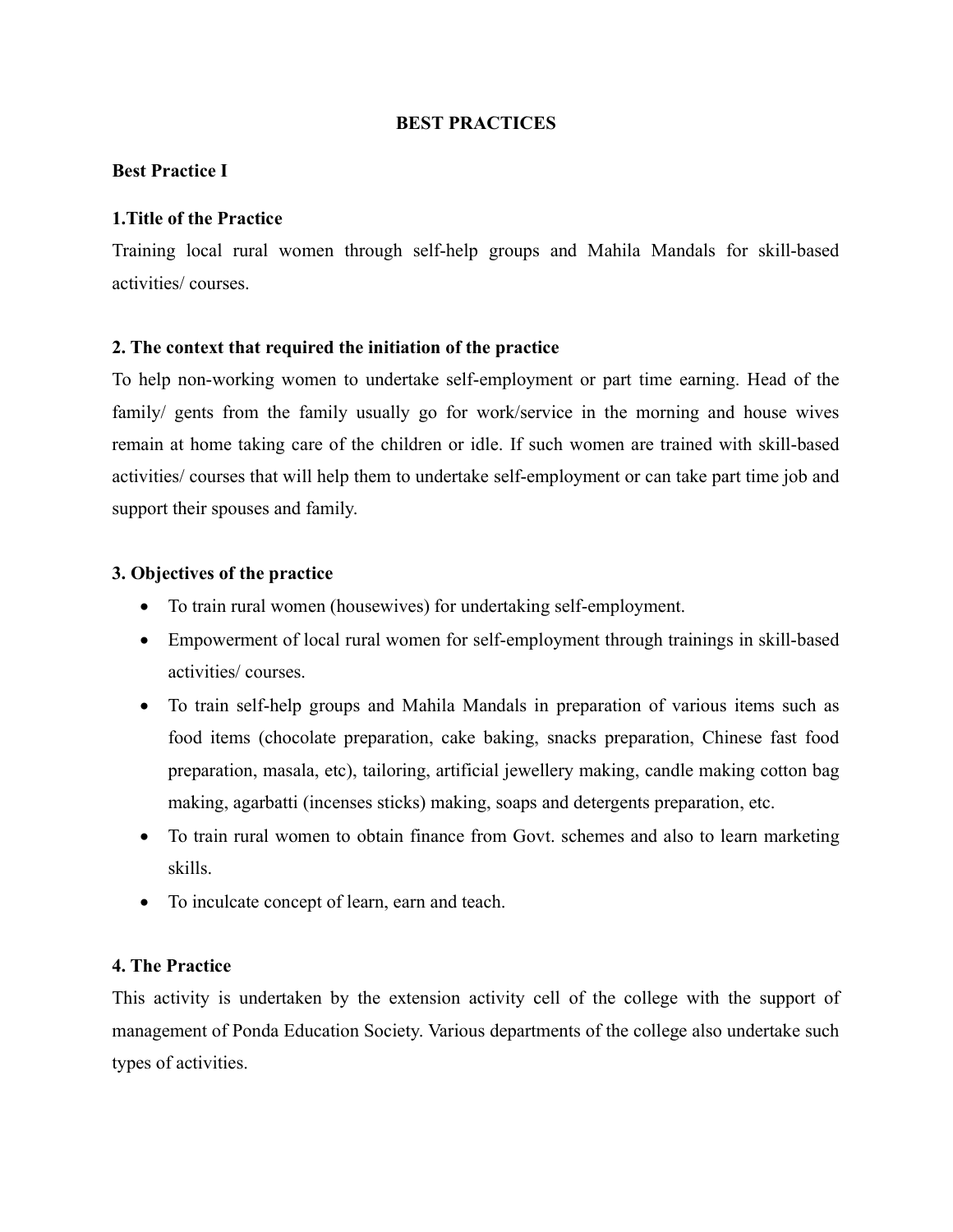Help of women self-help groups and Mahila Mandals was taken to contact women of their areas and convince them about the benefits of the self employment courses. P.E.S. Management members, staff and students take keen interest in generating awareness of these activities among the rural families living in the villages in the vicinity. Experienced trainers are involved in providing the knowhow of the preparation of the various products. Faculty and students also take part in training as resource persons. While conducting the various skill-based courses, opinion of housewives, members of Mahila Mandal was taken into consideration in selection of the skillbased courses. Courses are conducted in the rural areas closer to their place of stay. Along with the technical procedures they are also given lessons on finance and marketing. Raw materials required for the various product preparation are supplied. Certificates are issued to the participants.

#### 5. Obstacles faced if any and strategies adopted to overcome them

Initially, participation response was less due to lack of confidence, and mothers were reluctant to join by remaining away from their children. Awareness work and permitting infants/ children during training at the venue and selecting a venue closer to their place of stay helped to resolve the problems.

#### 6. Impact of the practice

Many housewives/ ladies have started business of their choice on small scale or have taken part time jobs in the field or have formed/ strengthened self-help groups and have become independent helping their family. Some of them are training others (Family members, friends, relatives, neighbors, etc.)

#### 7. Resources Required

Expert trainers, raw material for the courses, suitable place and financial support for conduct of skill-based course. P.E.S. Management is kind enough to support this activity.

Last three years we are following this practice and have conducted 17 training programs (his academic year we have undertaken 7 activities) imparting skill-based training to 359 women.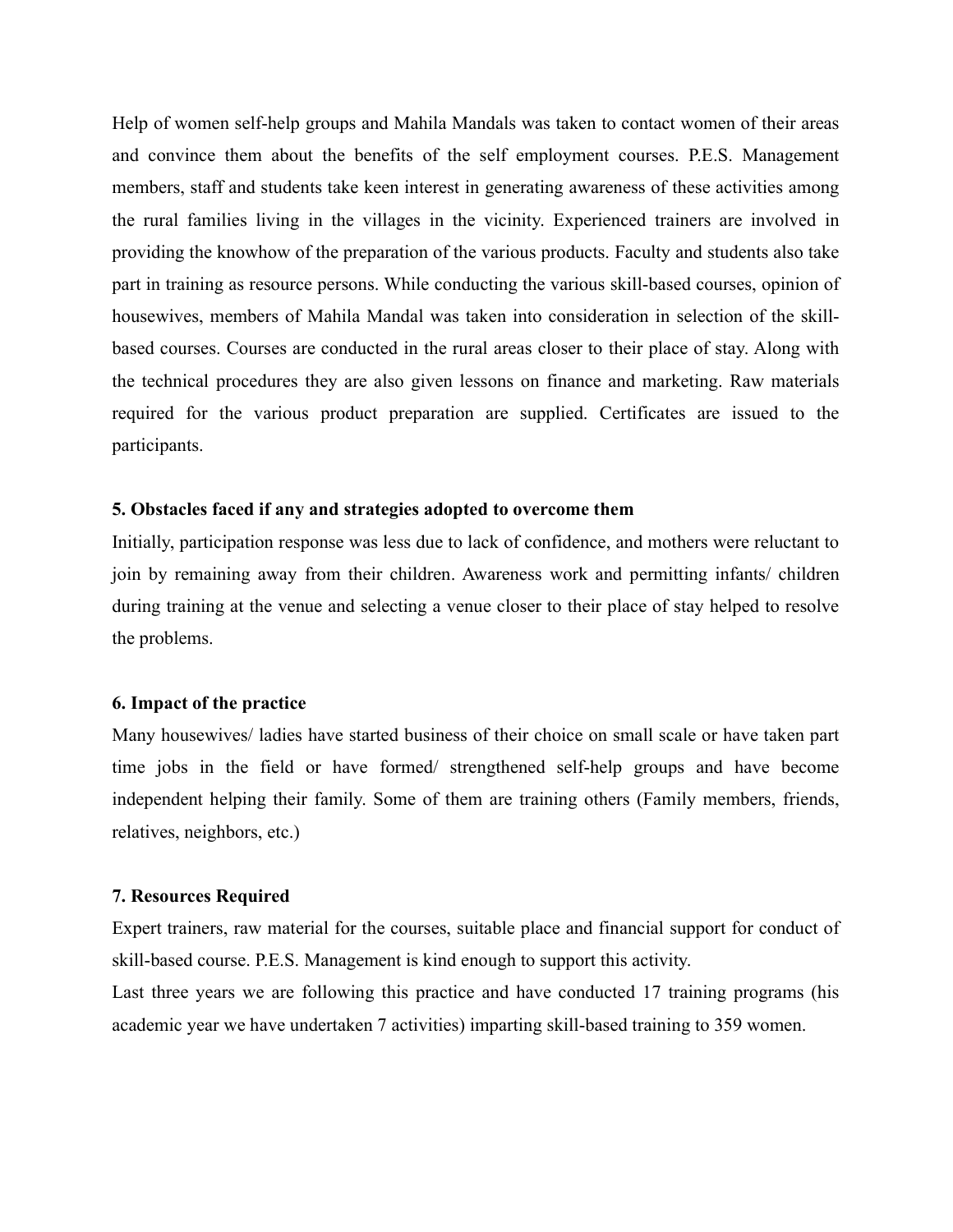# Best Practice II

# 1. Title of the Practice Short‐Term Certificate Courses

# 2. The context that required the initiation of the practice

Our nation is endowed with youth power and we are facing an acute shortage of skilled youth who are self and industry employable. Conduct of short-term certificate programmes for graduating students will expose them to different skills while completing graduation and will allow them to select a career of their choice. Most of the students in our college are coming from rural background and are from financially weaker section. They can thus follow the concept of earn and learn through such courses.

# 3. Objectives of the practice

- To provide opportunity to our graduating students to learn various skills.
- To make our graduates suitable to undertake self-employment.
- To provide opportunities for choosing careers and shaping their hidden qualities/ Art/ interest.
- To inculcate concept of Earn and Learn.

# 4. The practice

The certificate courses conducted in our college are non-credit, are general or subject specific and skill oriented. They are offered over and above the curriculum and are conducted after regular academic hours of the students or on Sundays or during vacations. Fees charged are very nominal. Curriculum and designing of the courses are done by our faculty under the guidance and support of the professional experts. Every course designed is discussed in IQAC meeting before implementation. Faculties/ expertise are mostly amongst staff (Teaching/Non-teaching)/ Students/ Alumni of the college and also professional experts from the fields. Minimum duration defined for the course is 30 clock hours. Most of the courses are conducted in the campus and few are in collaboration with other institutes or NGOs. Curriculum of the certificate courses includes Field visits, Practical training, workshops, etc. At the end of the course evaluation is done by conducting written or oral exams/ presentations/ exhibition, etc. as per the requirement of the course. Certificate of satisfactory completion of the course is ceremonially issued to the participants. To support such courses especially chocolate making, food production, etc. college has established a Food Technology Incubation Center.